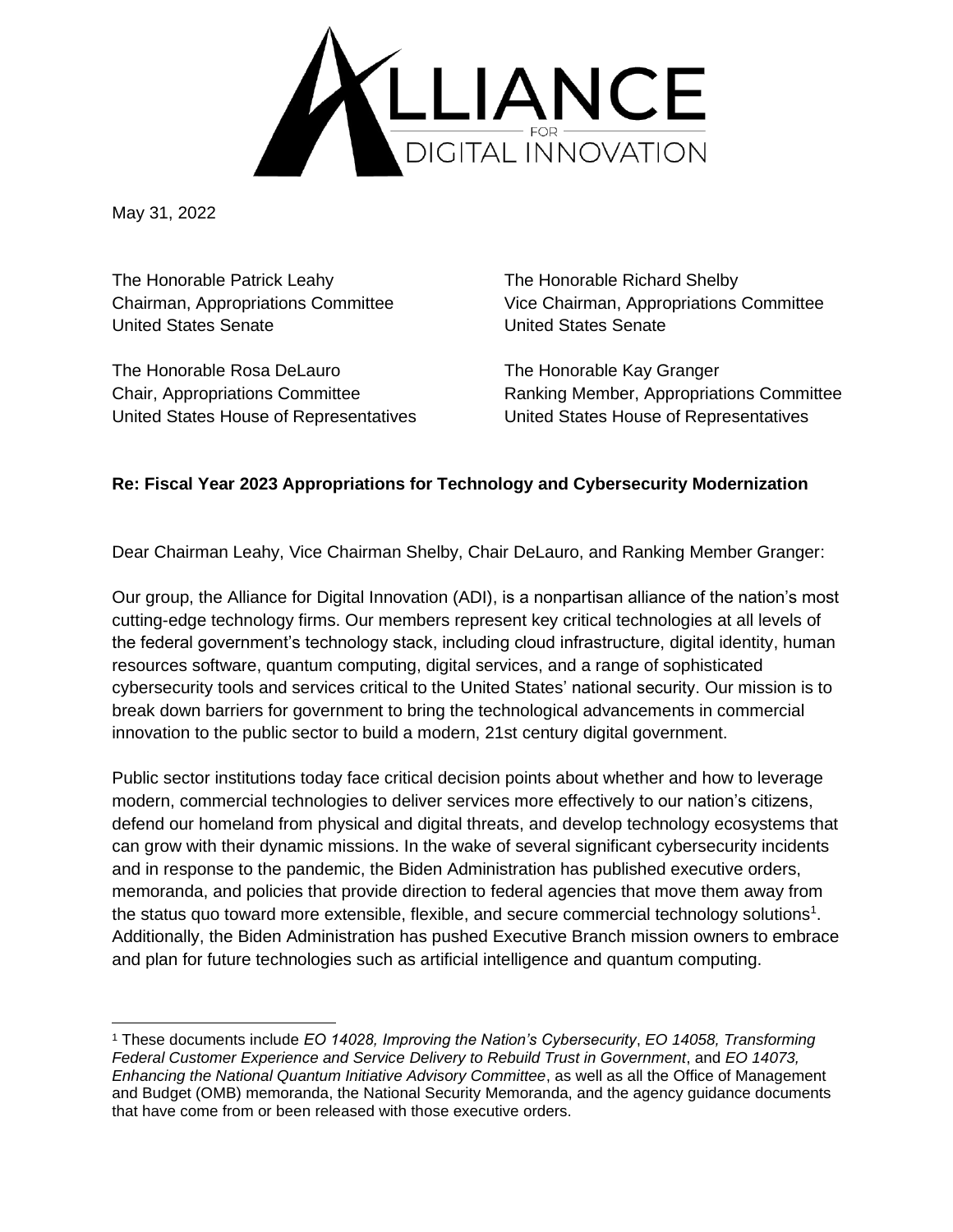Congress has done its part to provide federal agencies with both the authority and resources to plan for and adopt new and emerging technology for both mission and enterprise purposes. ADI supports the work accomplished to date – including the appropriation of \$1 billion for the Technology Modernization Fund (TMF) as part of the American Rescue Plan Act (P.L. 117-2) as well as the infusion of capital into the Cybersecurity and Infrastructure Security Agency (CISA) at the Department of Homeland Security (DHS) to bolster cybersecurity efforts across the government and industry.

As the Appropriations Committees work through the development of the Fiscal Year 2023 appropriations bills, we are writing to highlight the areas of investment that are critical to allowing our government to modernize their environments and deliver on the mission essential adoption of modern technology. Below are several areas of investment that ADI supports as well as some critical flexibilities that ADI encourages appropriators to consider as they work with agencies to develop the FY 2023 federal budget.

# **Additional Funding for the Technology Modernization Fund (TMF).**

According to the director of the program management office, the TMF board has received 130 proposals from 60 agencies and components. These proposals, taken together, equal \$2.5 billion in proposed investments from the federal government<sup>2</sup>. This demand signals the high level of agency need for modernizing and securing networks outside of the annual appropriations process. The Administration has asked for \$300 million in its FY 2023 budget request. ADI believes that \$300 million is the minimum amount needed to continue to meet the needs identified by agencies. We encourage Congress to work with agencies to fully understand the backlog of modernization proposals and **either meet or exceed the president's request for additional TMF Funds**. Specifically, we recommend that the committee consider targeted efforts to fund zero trust projects to enhance security and to fund modernization efforts at agencies that provide critical services in line with the identified High Impact Service Providers<sup>3</sup>.

At the same time, ADI encourages continued oversight of the TMF process. ADI members directly support many of the agencies that have developed and submitted proposals and – in some circumstances – been awarded funding. While there is an urgency to begin implementation, ADI understands that these multi agency and cross agency projects often have bureaucratic hurdles to overcome before work can begin. We encourage the appropriations committee to work closely with the Office of Management and Budget (OMB) and General Services Administration (GSA) leadership to identify and break down any barriers as agencies move forward with their modernization efforts.

# **Increase Amount and Cap of the Federal Citizen Services Fund (FCSF)**.

The GSA FCSF supports some of the biggest programs driving innovation and enabling security compliance. The administration has requested \$116 million for the fund, which is more than double its current budget. ADI supports this request and encourages the committee to meet or

<sup>2</sup> [https://federalnewsnetwork.com/ask-the-cio/2022/05/federal-cio-martorana-says-agencies-adjusting-to](https://federalnewsnetwork.com/ask-the-cio/2022/05/federal-cio-martorana-says-agencies-adjusting-to-tmf-2-0-model/)[tmf-2-0-model/](https://federalnewsnetwork.com/ask-the-cio/2022/05/federal-cio-martorana-says-agencies-adjusting-to-tmf-2-0-model/)

<sup>3</sup> <https://www.performance.gov/cx/assets/files/HISP-listing-2021.pdf>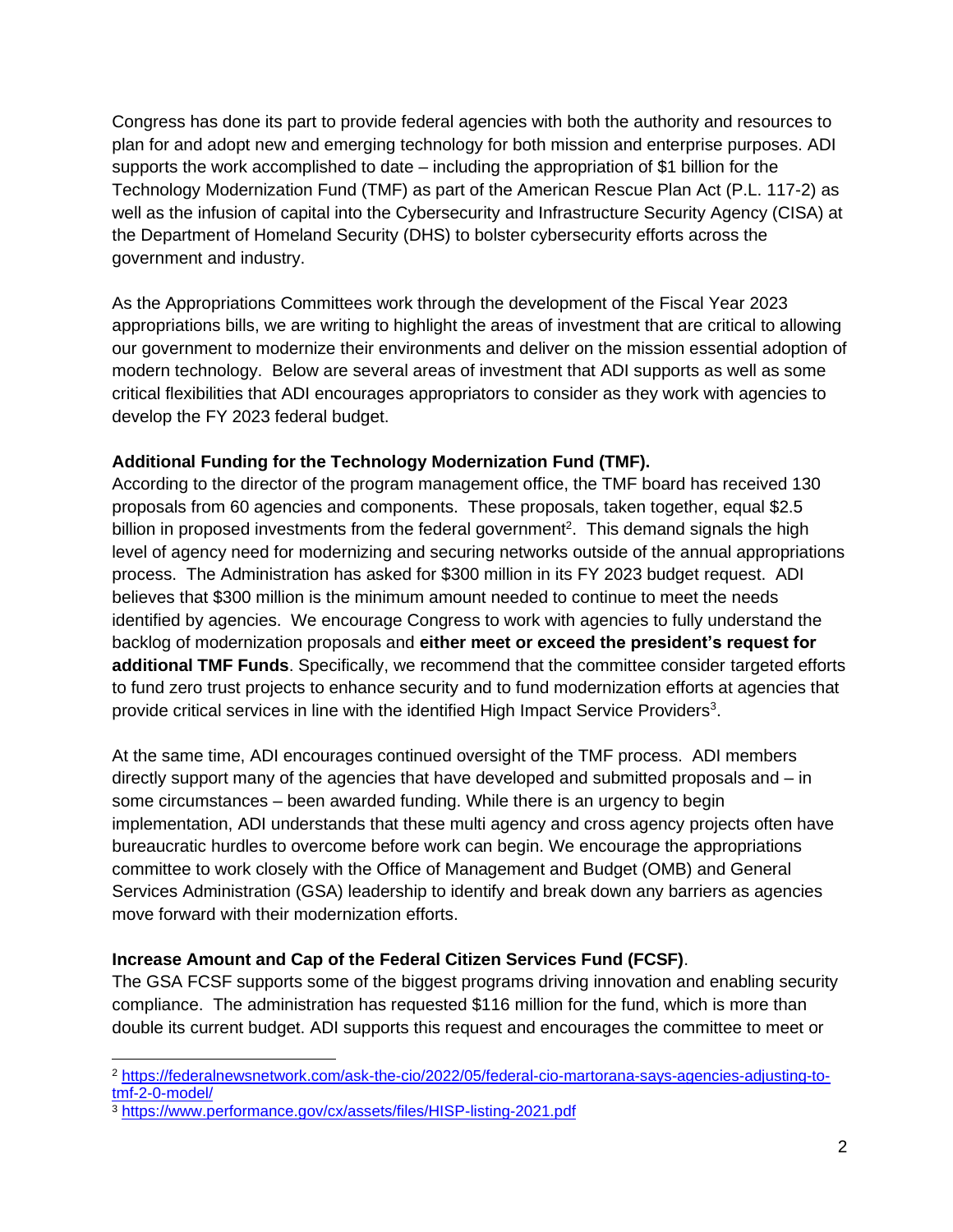exceed that number. This fund allows GSA to operate the Federal Risk and Management Program (FedRAMP), which has accredited over 245 unique cloud offerings that have been reused approximately 3,500 times across the federal government. Additionally, GSA estimates that the FedRAMP program has saved the government \$700 million in agency assessment and authorization costs when bringing in new, modern cloud-based technology.<sup>4</sup>

ADI believes that the current FCSF budget for FedRAMP is insufficient to meet the demand. Given the lengthy process to grant provisional authorizations to operate (ATOs) and to regularly monitor changes to cloud services, the FedRAMP program has turned into a bottleneck for companies to be able to achieve compliance. This bottleneck also acts as a disincentive for new commercial solutions to sell to government customers. By increasing the funding in the FCSF, GSA can significantly increase the throughput of companies seeking authorizations and approval at both the Joint Authorization Board (JAB) as well as at various agencies. Finally, this funding can help the FedRAMP program invest in approaches that will enable the program to leverage technology to automate some of its processes, such as moving towards more continuous authorization and monitoring. To do this effectively, the program must invest in resources to incorporate automation into the review and approval process. By increasing the funding for the FCSF, Congress can enable greater commercial technology access across agencies while maintaining a high bar for security.

### **Focused Cybersecurity Enhancement.**

In the wake of the SolarWinds incident, the Biden Administration requested \$750 million in 2021 for the impacted federal agencies to invest in and shore up their cybersecurity defenses. The appropriations committee provided much of the requested funds to the various agencies in FY 2022 via agency specific cybersecurity enhancement accounts. While this infusion of capital has helped many of the impacted agencies start their recovery process and begin the work of rearchitecting their environments, many agencies – including some that were impacted – did not receive an increase in enterprise cybersecurity funding. Additionally, the Administration has released OMB M 22-09, *Moving the U.S. Government Toward Zero Trust Cybersecurity Principles<sup>5</sup>* to provide all agencies with guidance on shoring up their defenses in the wake of the SolarWinds incident. To begin meeting these requirements, the FY 2023 budget calls for an 11 percent increase in cybersecurity funding for federal civilian agencies. With the new requirements to move to zero trust environments, ADI fully supports this request for increased cybersecurity spending and encourages appropriations subcommittees to work with their agencies to fully understand and appropriate the funding needed to invest in new technologies to build out their zero trust environments. ADI anticipates this will be the first of a multi-year funding request from agencies to meet these new requirements.

# **Cybersecurity and Infrastructure Security Agency (CISA).**

The Cybersecurity and Infrastructure Security Agency (CISA) continues to play a critical role in securing our federal agencies as well as providing important services to our critical infrastructure partners. Commensurate with the evolving threat landscape, CISA's budget has continued to

<sup>4</sup> [https://www.gsa.gov/cdnstatic/GSA\\_FY\\_2023\\_CJ\\_Optimized.pdf](https://www.gsa.gov/cdnstatic/GSA_FY_2023_CJ_Optimized.pdf)

<sup>5</sup> <https://www.whitehouse.gov/wp-content/uploads/2022/01/M-22-09.pdf>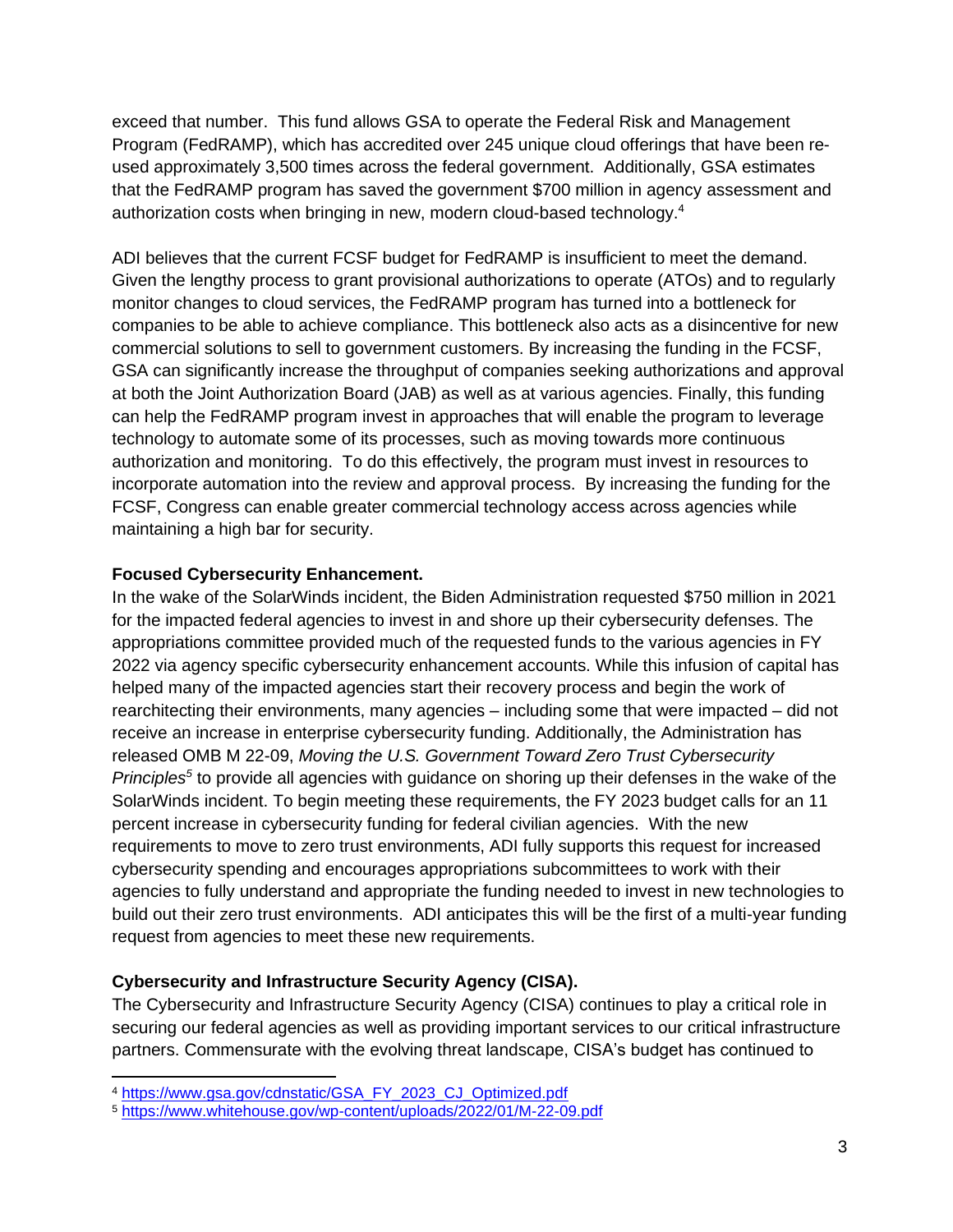grow over the last several years. FY 2023 is no exception. The Biden Administration is asking for over \$2.5 billion to support operations, research and development, and several cybersecurity shared services. ADI encourages the committee to support the requested spending while, at the same time, encouraging CISA to evolve its delivery of the federal network defense mission. Specifically, both the National Cybersecurity Protection System (NCPS) and the Continuous Diagnostics and Mitigation Program (CDM) were constructed to support older security architectures and legacy agency environments. These protections should continue to support agencies as they transition away from hardened local networks to more internet and cloud-based zero trust environments that leverage operational technologies, creating expanded attack surfaces. Additionally, ADI recommends the committee fund efforts to get ahead of cybersecurity challenges that will arise with greater use of the internet of things (IoT), industrial control systems (ICS), as well as the continued use of legacy systems that cannot be patched and maintained.

# **Authorizing Additional Working Capital Accounts and Extended Color of Money.**

ADI appreciates the efforts of the appropriations committee to help agencies securely modernize their environments and to invest in new technology. One tool that ADI urges the committee to consider leveraging is the use of flexible timing of appropriated dollars. To achieve the outlined goals of modernizing customer experience and securing our agency enterprises, departments and agencies must have the ability to undertake bigger, enterprise-wide projects that often take several years to fully implement. The appropriations committee can give agencies this flexibility by allowing unused funding to be placed in working capital funds authorized under the Modernizing Government Technology (MGT) Act<sup>6</sup> and by providing agencies with "multi-year" or "no-year" funding as part of their technology budgets. ADI appreciates the flexibility given to several agencies to leverage their working capital funds as part of the FY 2022 omnibus. We encourage the committee to continue these efforts and allow all agencies to leverage their working capital funds for technology modernization as the committee finalizes the FY 2023 appropriations bills. Further, we encourage the committee to explicitly extend Working Capital Fund authority to small and independent agencies, in addition to the CFO Act agencies whose funds were authorized in 2017.

Thank you for your long-standing partnership and engagement with the private sector and permitting ADI to share its views on the Administration's Budget request. We look forward to working with you to drive modernization, security, and digital innovation across the federal government. Please consider us a resource as the committee continues to deliberate on the FY 2023 appropriations legislation.

Sincerely,

The Alliance for Digital Innovation

<sup>6</sup> <https://www.congress.gov/115/plaws/publ91/PLAW-115publ91.pdf> - the MGT Act was passed as part of the National Defense Authorization Act of 2018.